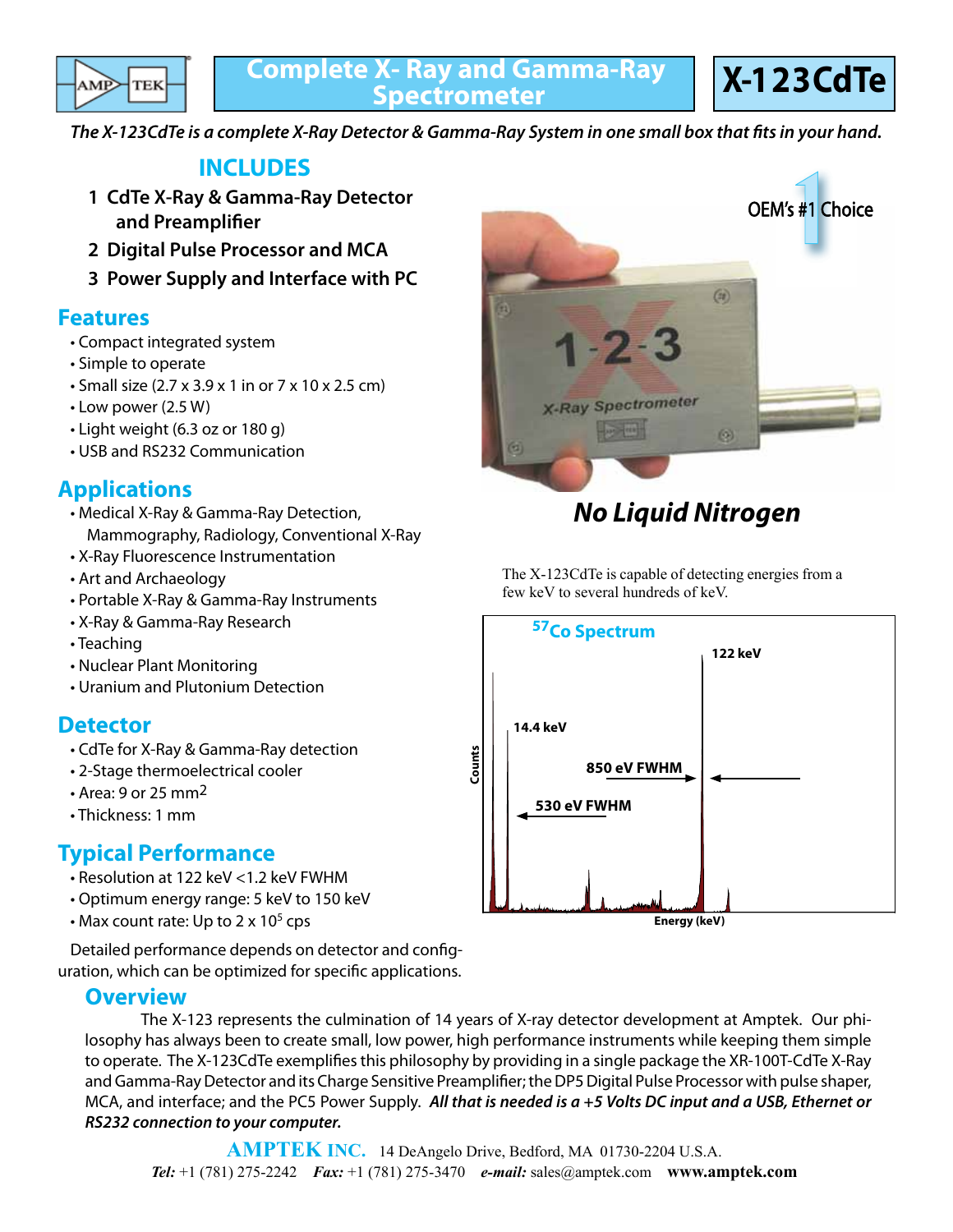# **X-123CdTe Specifications**

| <b>SYSTEM PERFORMANCE</b>                                                                                        |                                                                                                                                                                                  |                                      |                                      |                     |  |  |  |  |  |  |  |  |
|------------------------------------------------------------------------------------------------------------------|----------------------------------------------------------------------------------------------------------------------------------------------------------------------------------|--------------------------------------|--------------------------------------|---------------------|--|--|--|--|--|--|--|--|
| <b>Energy Resolution</b>                                                                                         | 9 mm <sup>2</sup> : <1.2 keV FWHM, typical                                                                                                                                       |                                      |                                      |                     |  |  |  |  |  |  |  |  |
| @ 122 keV, 57Co                                                                                                  | 25 mm <sup>2</sup> : <1.5 keV FWHM, typical                                                                                                                                      |                                      |                                      |                     |  |  |  |  |  |  |  |  |
| <b>Energy Range</b>                                                                                              | 5 to 150 keV. May be used at higher energy with<br>lower efficiency, contact Amptek.                                                                                             |                                      |                                      |                     |  |  |  |  |  |  |  |  |
| <b>Maximum Count Rate</b>                                                                                        |                                                                                                                                                                                  |                                      |                                      |                     |  |  |  |  |  |  |  |  |
| Depends on peaking time. Recommended maxima for 50% dead time with pile-up<br>rejection enabled are shown below: |                                                                                                                                                                                  |                                      |                                      |                     |  |  |  |  |  |  |  |  |
| DP5 Peaking Time (µs)                                                                                            | $2.4 \,\mu s$<br>$6.4 \,\mu s$<br>$25.6 \,\mu s$                                                                                                                                 |                                      |                                      |                     |  |  |  |  |  |  |  |  |
| Shaping Time $(\mu s)$                                                                                           |                                                                                                                                                                                  |                                      |                                      | $11.6 \,\mu s$      |  |  |  |  |  |  |  |  |
| <b>Recommended Max Rate</b>                                                                                      |                                                                                                                                                                                  | $1.0 \,\mu s$<br>$1.2 \times 10^{5}$ | $2.9 \,\mu s$<br>$4.6 \times 10^{4}$ | $1.2 \times 10^{4}$ |  |  |  |  |  |  |  |  |
|                                                                                                                  |                                                                                                                                                                                  |                                      |                                      |                     |  |  |  |  |  |  |  |  |
| <b>DETECTOR AND PREAMPLIFIER</b>                                                                                 |                                                                                                                                                                                  |                                      |                                      |                     |  |  |  |  |  |  |  |  |
| <b>Detector Type</b>                                                                                             | CdTe (also available with Si-PIN or SDD)                                                                                                                                         |                                      |                                      |                     |  |  |  |  |  |  |  |  |
| <b>Detector Area</b>                                                                                             | $9$ mm <sup>2</sup> or 25 mm <sup>2</sup>                                                                                                                                        |                                      |                                      |                     |  |  |  |  |  |  |  |  |
| <b>Detector Thickness</b>                                                                                        | $1 \,\mathrm{mm}$                                                                                                                                                                |                                      |                                      |                     |  |  |  |  |  |  |  |  |
| <b>Be Window Thickness</b>                                                                                       | 4 mil (100 µm)                                                                                                                                                                   |                                      |                                      |                     |  |  |  |  |  |  |  |  |
| <b>Thermoelectric Cooler</b>                                                                                     | 2-stage                                                                                                                                                                          |                                      |                                      |                     |  |  |  |  |  |  |  |  |
| <b>Preamplifier Type</b>                                                                                         | Amptek custom design with current feedback.                                                                                                                                      |                                      |                                      |                     |  |  |  |  |  |  |  |  |
| <b>PULSE PROCESSOR</b>                                                                                           |                                                                                                                                                                                  |                                      |                                      |                     |  |  |  |  |  |  |  |  |
| Gain                                                                                                             | Combination of coarse and fine gain yields overall<br>gain continuously adjustable from 0.84 to 127.5                                                                            |                                      |                                      |                     |  |  |  |  |  |  |  |  |
| <b>Coarse Gain</b>                                                                                               | Software selectable settings from 1.12 to 102 in 16<br>log steps. 1.12, 2.49, 3.78, 5.26, 6.56, 8.39, 10.10,<br>11.31, 14.56, 17.77, 22.42, 30.83, 38.18, 47.47,<br>66.26, 102.0 |                                      |                                      |                     |  |  |  |  |  |  |  |  |
| <b>Fine Gain</b>                                                                                                 | Software selectable, 0.75 to 1.25, 10 bit resolution                                                                                                                             |                                      |                                      |                     |  |  |  |  |  |  |  |  |
| <b>Full Scale</b>                                                                                                | 1000 mV input pulse @ x1 gain                                                                                                                                                    |                                      |                                      |                     |  |  |  |  |  |  |  |  |
| <b>Gain Stability</b>                                                                                            | <20 ppm / °C (typical)                                                                                                                                                           |                                      |                                      |                     |  |  |  |  |  |  |  |  |
| <b>Pulse Shape</b>                                                                                               | Trapezoidal                                                                                                                                                                      |                                      |                                      |                     |  |  |  |  |  |  |  |  |
| <b>Peaking Time</b>                                                                                              | 24 software selectable peaking times between 0.8<br>and 102 µs, approximately log spaced, correspond-<br>ing to semi-gaussian shaping times of 0.4 to 45 $\mu$ s.                |                                      |                                      |                     |  |  |  |  |  |  |  |  |
| Dead Time                                                                                                        | Total dead time is 1.05 times the peaking time. No<br>conversion time.                                                                                                           |                                      |                                      |                     |  |  |  |  |  |  |  |  |
| <b>Fast Channel Pulse Pair</b><br><b>Resolving Time</b>                                                          | 120 ns                                                                                                                                                                           |                                      |                                      |                     |  |  |  |  |  |  |  |  |
| <b>MCA</b>                                                                                                       |                                                                                                                                                                                  |                                      |                                      |                     |  |  |  |  |  |  |  |  |
| <b>Number of Channels</b>                                                                                        | Software selectable to 8k, 4k, 2k, 1k, 0.5k, or 0.25k<br>channels                                                                                                                |                                      |                                      |                     |  |  |  |  |  |  |  |  |
| <b>Presets</b>                                                                                                   | Time, total counts, counts in an ROI, counts in a chan-<br>nel                                                                                                                   |                                      |                                      |                     |  |  |  |  |  |  |  |  |
| <b>COMMUNICATIONS</b>                                                                                            |                                                                                                                                                                                  |                                      |                                      |                     |  |  |  |  |  |  |  |  |
| <b>USB</b>                                                                                                       | 2.0 full-speed (12 Mbps)                                                                                                                                                         |                                      |                                      |                     |  |  |  |  |  |  |  |  |
| <b>Serial</b>                                                                                                    | Standard RS232 at 115.2 k or 57.6 Kbaud                                                                                                                                          |                                      |                                      |                     |  |  |  |  |  |  |  |  |
| <b>Ethernet</b>                                                                                                  | 10 base-T                                                                                                                                                                        |                                      |                                      |                     |  |  |  |  |  |  |  |  |

| <b>POWER</b>                                                                                                                                                                                                                        |                    |                              |    |                                                                                                                                             |                  |  |  |  |  |  |  |
|-------------------------------------------------------------------------------------------------------------------------------------------------------------------------------------------------------------------------------------|--------------------|------------------------------|----|---------------------------------------------------------------------------------------------------------------------------------------------|------------------|--|--|--|--|--|--|
| <b>Nominal Input</b>                                                                                                                                                                                                                |                    |                              |    | +5 VDC at 500 mA (2.5 W) (typical). Current depends<br>strongly on detector ∆T. Ranges from 300 to 800 mA<br>at 5 VDC. AC adapter provided. |                  |  |  |  |  |  |  |
|                                                                                                                                                                                                                                     | <b>Input Range</b> |                              |    | 4 V to 6 V (300 to 200 mA, 500 mA max))                                                                                                     |                  |  |  |  |  |  |  |
| <b>High Voltage Supply</b>                                                                                                                                                                                                          |                    |                              |    | Internal multiplier, set to 500 V, adjustable to 750 V                                                                                      |                  |  |  |  |  |  |  |
| <b>Cooler Supply</b>                                                                                                                                                                                                                |                    |                              |    | Closed loop controller with $\Delta T_{max} = 85^{\circ}C$                                                                                  |                  |  |  |  |  |  |  |
| <b>GENERAL and ENVIRONMENTAL</b>                                                                                                                                                                                                    |                    |                              |    |                                                                                                                                             |                  |  |  |  |  |  |  |
|                                                                                                                                                                                                                                     |                    | <b>Operating Temperature</b> |    | -20 °C to +50 °C                                                                                                                            |                  |  |  |  |  |  |  |
| <b>Warranty Period</b>                                                                                                                                                                                                              |                    |                              |    | 1 year                                                                                                                                      |                  |  |  |  |  |  |  |
| <b>Typical Device Lifetime</b>                                                                                                                                                                                                      |                    |                              |    | 5 to 10 years, depending on use                                                                                                             |                  |  |  |  |  |  |  |
| <b>Storage and Shipping</b>                                                                                                                                                                                                         |                    |                              |    | Typical: -20 °C to +50 °C, 10 to 90% humidity non-<br>condensing                                                                            |                  |  |  |  |  |  |  |
|                                                                                                                                                                                                                                     |                    |                              |    | Long-term storage: 10+ years in dry environment                                                                                             |                  |  |  |  |  |  |  |
| Compliance                                                                                                                                                                                                                          |                    |                              |    | <b>RoHS Compliant</b>                                                                                                                       |                  |  |  |  |  |  |  |
|                                                                                                                                                                                                                                     |                    |                              |    | <b>TUV Certification</b>                                                                                                                    |                  |  |  |  |  |  |  |
|                                                                                                                                                                                                                                     |                    |                              |    | Certificate #: CU 72101153 01                                                                                                               |                  |  |  |  |  |  |  |
|                                                                                                                                                                                                                                     |                    | <b>TÜV</b> Rheinland         |    | Tested to: UL 61010-1: 2009 R10.08                                                                                                          |                  |  |  |  |  |  |  |
|                                                                                                                                                                                                                                     | บร                 |                              |    | CAN/CSA-C22.2 61010-1-04+GI1                                                                                                                |                  |  |  |  |  |  |  |
| <b>CONNECTORS</b>                                                                                                                                                                                                                   |                    |                              |    |                                                                                                                                             |                  |  |  |  |  |  |  |
| USB                                                                                                                                                                                                                                 |                    |                              |    | Standard USB Mini 1.1 jack                                                                                                                  |                  |  |  |  |  |  |  |
| <b>RS232</b>                                                                                                                                                                                                                        |                    |                              |    |                                                                                                                                             |                  |  |  |  |  |  |  |
| Standard 2.5 mm stereo audio jack                                                                                                                                                                                                   |                    |                              |    |                                                                                                                                             |                  |  |  |  |  |  |  |
| Tip                                                                                                                                                                                                                                 |                    | <b>Transmit</b>              |    | To PC Receive DB9 pin 2 (DB25 pin 3)                                                                                                        |                  |  |  |  |  |  |  |
| Ring                                                                                                                                                                                                                                |                    | Receive                      |    | To PC Transmit DB9 pin 3 (DB25 pin 2)                                                                                                       |                  |  |  |  |  |  |  |
|                                                                                                                                                                                                                                     | Ground<br>Sleeve   |                              |    | To PC Ground DB9 pin 5 (DB25 pin 7)                                                                                                         |                  |  |  |  |  |  |  |
|                                                                                                                                                                                                                                     | <b>Ethernet</b>    |                              |    | <b>Standard Ethernet connector (RJ-45)</b>                                                                                                  |                  |  |  |  |  |  |  |
| Power                                                                                                                                                                                                                               |                    |                              |    | Hirose MQ172-3PA(55), Mating plug: MQ172-3SA-CV                                                                                             |                  |  |  |  |  |  |  |
| <b>Auxiliary</b><br>2 x 8 16-pin 2 mm spacing (Samtec part number ASP-135096-01). Mates with<br>cable assembly (Samtec P/N TCMD-08-S-XX.XX-01). Top row odd pins, bottom<br>row even pins. Top right pin = 1, bottom right pin = 2. |                    |                              |    |                                                                                                                                             |                  |  |  |  |  |  |  |
| Pin#                                                                                                                                                                                                                                |                    | Name                         |    | Pin#                                                                                                                                        | Name             |  |  |  |  |  |  |
| 1                                                                                                                                                                                                                                   | SCA1               |                              |    | 2                                                                                                                                           | SCA <sub>2</sub> |  |  |  |  |  |  |
| 3                                                                                                                                                                                                                                   | SCA3               |                              |    | 4                                                                                                                                           | SCA4             |  |  |  |  |  |  |
| 5                                                                                                                                                                                                                                   | SCA5               |                              |    | 6                                                                                                                                           | SCA6             |  |  |  |  |  |  |
| 7                                                                                                                                                                                                                                   | SCA7               |                              |    | 8                                                                                                                                           | SCA8             |  |  |  |  |  |  |
| 9                                                                                                                                                                                                                                   | AUX_IN_1           |                              |    | 10                                                                                                                                          | AUX_OUT_1        |  |  |  |  |  |  |
| 11<br>AUX_IN_2                                                                                                                                                                                                                      |                    |                              | 12 | AUX OUT 2                                                                                                                                   |                  |  |  |  |  |  |  |
| 13                                                                                                                                                                                                                                  | 102                |                              |    | 14                                                                                                                                          | 103              |  |  |  |  |  |  |
| 15                                                                                                                                                                                                                                  | GND                |                              |    | 16                                                                                                                                          | GND              |  |  |  |  |  |  |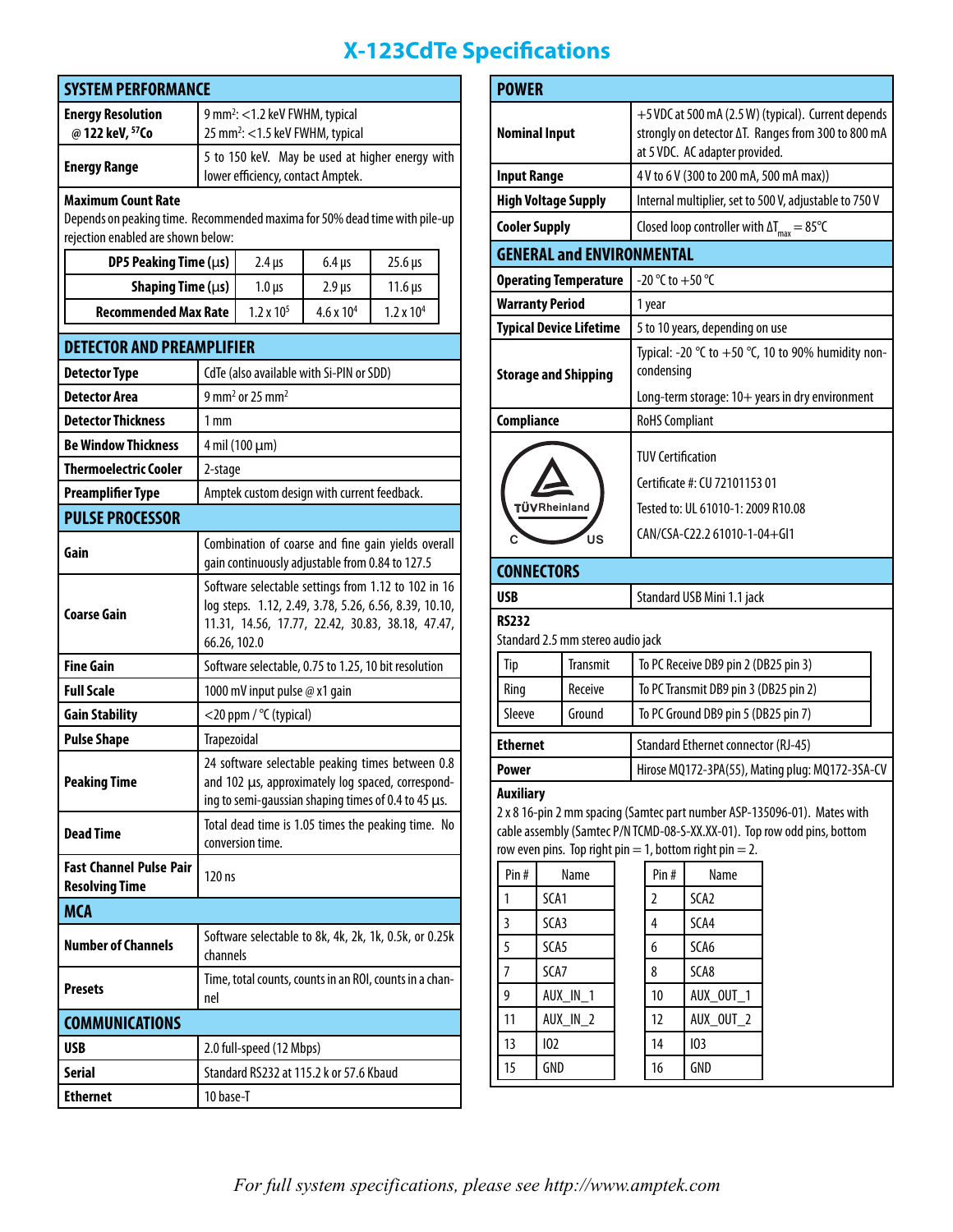## **X-123CdTe Interface Software**

#### **ADMCA**

The X-123CdTe can be controlled by the Amptek ADMCA display and acquisition software. This software completely controls and configures the X-123CdTe, and downloads and displays the data. It and supports regions of interest (ROI), calibrations, peak searching, and so on. The ADMCA software includes a seamless interface to the XRF-FP quantitative X-ray analysis software package. Runs under Windows 98SE or later (32-bit only) on PC compatible computers. Windows XP PRO SP2 or later recommended.

#### **DPP API**

The X-123CdTe comes with an Application Programming Interface (API) in the form of a DLL library. The user can use this library to easily write custom code to control the X-123CdTe for custom applications or to interface it to a larger system. Examples are provided in VB, VC++, etc. on how to use the API. A Window CE/Pocket PC version is also provided.

#### **VB Demonstration Software**

The VB demonstration software runs on a personal computer and permits the user to set the X-123CdTe parameters, to start and stop data acquisition, and to save data files. It is provided with source code and can be modified by the user. This software is intended as an example of how to manually control the X-123CdTe through either the USB or RS-232 interface using the most basic calls without the DPP API. This is primarily needed as an example when writing software for non-Windows platforms.

#### **X-123CdTe Description**

Amptek's specialty is X-ray spectrometers, which are small, low power, high performance, and simple to operate. The X-123CdTe combines in a single package Amptek's standard, high performance X-ray spectroscopy components: the XR100T-CdTe detector and preamplifier, DP5 digital pulse processor and MCA, and PC5 power supply. The result is a complete integrated system which can fit in your hand. In many commercially available systems, the preamplifier alone has more size, mass, and power than this integrated system. It requires only 2 connections to run: +5 VDC power and a standard RS-232 or USB bus. With the X-123CdTe, anyone can rapidly obtain high quality X-ray and Gamma-ray spectra.

 X-rays & Gamma-rays interact with CdTe atoms to create an average of one electron/hole pair for every 4.43 eV of energy lost in the CdTe. Depending on the energy of the incoming radiation, this energy loss is dominated by either the photoelectric effect or Compton scattering. The probability or efficiency of the detector to "stop" the incoming radiation and create electron/hole pairs increases with the thickness of CdTe.

 The detector is mounted on a thermoelectric cooler along with the input FET and coupled to a custom charge sensitive preamplifier. The thermoelectric cooler reduces the electronic noise in the detector and preamplifier, but the cooling is transparent to the user: it operates like a room temperature system.

 The pulse processor is the DP5, a digital pulse processor which replaces both the shaping amplifier and multichannel analyzer (MCA) found in most analog systems. The use of digital technology improves several key parameters: (1) better performance, specifically better resolution and operation at higher

count rates; (2) greater flexibility since more configuration options are available and they are selected by software over a RS-232 interface, and (3) improved stability and reproducibility. The DP5 digitizes the preamplifier output, applies real-time digital processing to the signal, detects the peak amplitude (digitally), and bins this value in its histogramming memory, generating an energy spectrum. The spectrum isthen transmitted over the DP5's interface to the user's computer. The Amptek DP5 has 6 main function blocks to implement these functions: (1) an analog prefilter; (2) an ADC; (3) a digital pulse shaper; (4) pulse selection logic; (5) histogram logic, and (6) interfacing hardware (which includes a microcontroller) and software.

 The power supply is Amptek's PC5, a single board. The input is approximately +5 VDC with a current of about 250 mA. The PC5 uses switching supplies to produce all the low voltages required for the digital processor and the preamplifier. It also includes a high voltage multiplier to produce the detector bias voltage, typically 500 V for 1 mm thick CdTe, but variable up to 750 V, and supply for the thermoelectric cooler which provides closed loop control with a maximum temperature differential of 85 °C.

The complete system is packaged in  $7 \times 10 \times 2.5$  cm<sup>3</sup> aluminum box, with the detector mounted on an extender. In its standard configuration, only two connections are required: power (+5 VDC) and serial (either USB or RS232). The DP5 board supports several additional inputs and outputs, if the X-123CdTe will be integrated with other equipment. This includes an MCA gate, a memory buffer select signal, timing outputs, and SCA ouputs.



#### **X-123 Architecture and Connection Diagram**

*For full system specifications, please see http://www.amptek.com*